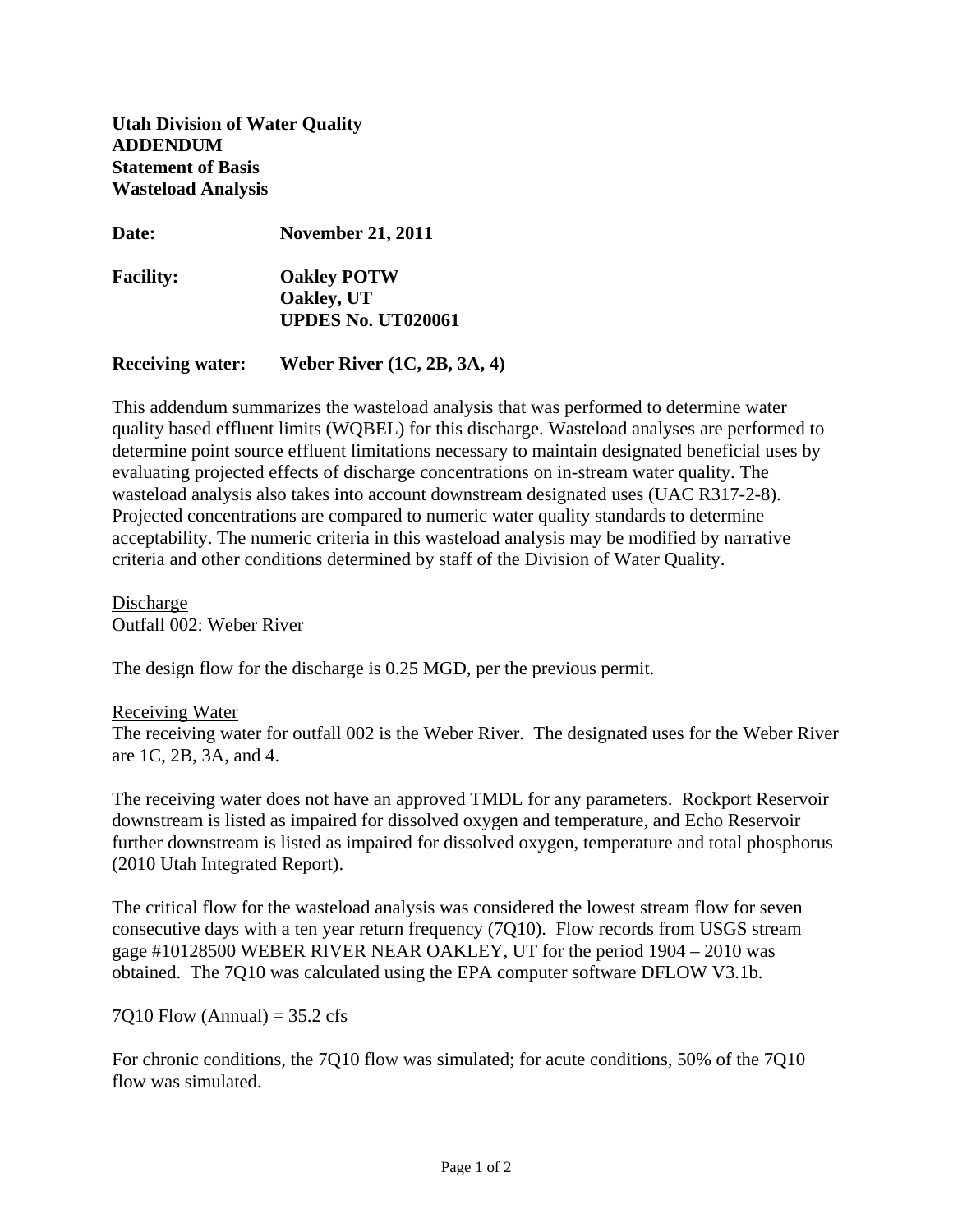# **Utah Division of Water Quality Wasteload Analysis Oakley POWT, Oakley, UT UPDES No. UT0020061**

## Mixing Zone

The allowable mixing zone is 15 minutes of travel time for acute conditions, not to exceed 50% of stream width, and 2,500 feet for chronic conditions, per UAC R317-2-5. Water quality standards must be met at the end of the mixing zone.

# Parameters of Concern

The potential parameters of concern for the discharge/receiving water identified were total suspended solids (TSS), dissolved oxygen (DO), BOD5, total phosphorus (TP), total nitrogen (TN) and total ammonia (TAM), as determined in consultation with the UPDES Permit Writer.

Due to lack of heavy industry in Oakley, metals were not considered parameters of concern for the purposes of this wasteload.

# Water Quality Modeling

A QUAL2Kw model of the receiving water was built and calibrated under contract by Utah State University (USU). The model was calibrated to synoptic survey data collected in the summer of 2010 by USU and DWQ.

Receiving water quality data was obtained from the synoptic survey conducted for the model calibration from 8/23 to 8/26/2010. The average value was calculated for each constituent in the receiving water. The sampling site was on the Weber River immediately above the plant discharge.

The calibrated model was used for determining WQBELs. Effluent concentrations were adjusted so that water quality standards were not exceeded at the end of the mixing zone.

The calibration model and the wasteload model are available for review by request.

## Effluent Limits

The DO in the Weber River is not significantly impacted by the discharge from the Oakley POTW. Therefore, secondary treatment requirements (R317-1-3) are sufficient to meet water quality standards in the receiving water.

QUAL2Kw rates, input and output for DO related constituents are summarized in Appendix A.

WLA Document: *oakley\_potw\_wla\_2011.doc* QUAL2Kw Wasteload Model: *oakley\_potw\_wla\_2011.xls* QUAL2Kw Calibration Model: *qual2kw Oakley City Calibration V1.2b.xls*

**Prepared by: Nicholas von Stackelberg, P.E. Water Quality Management Section**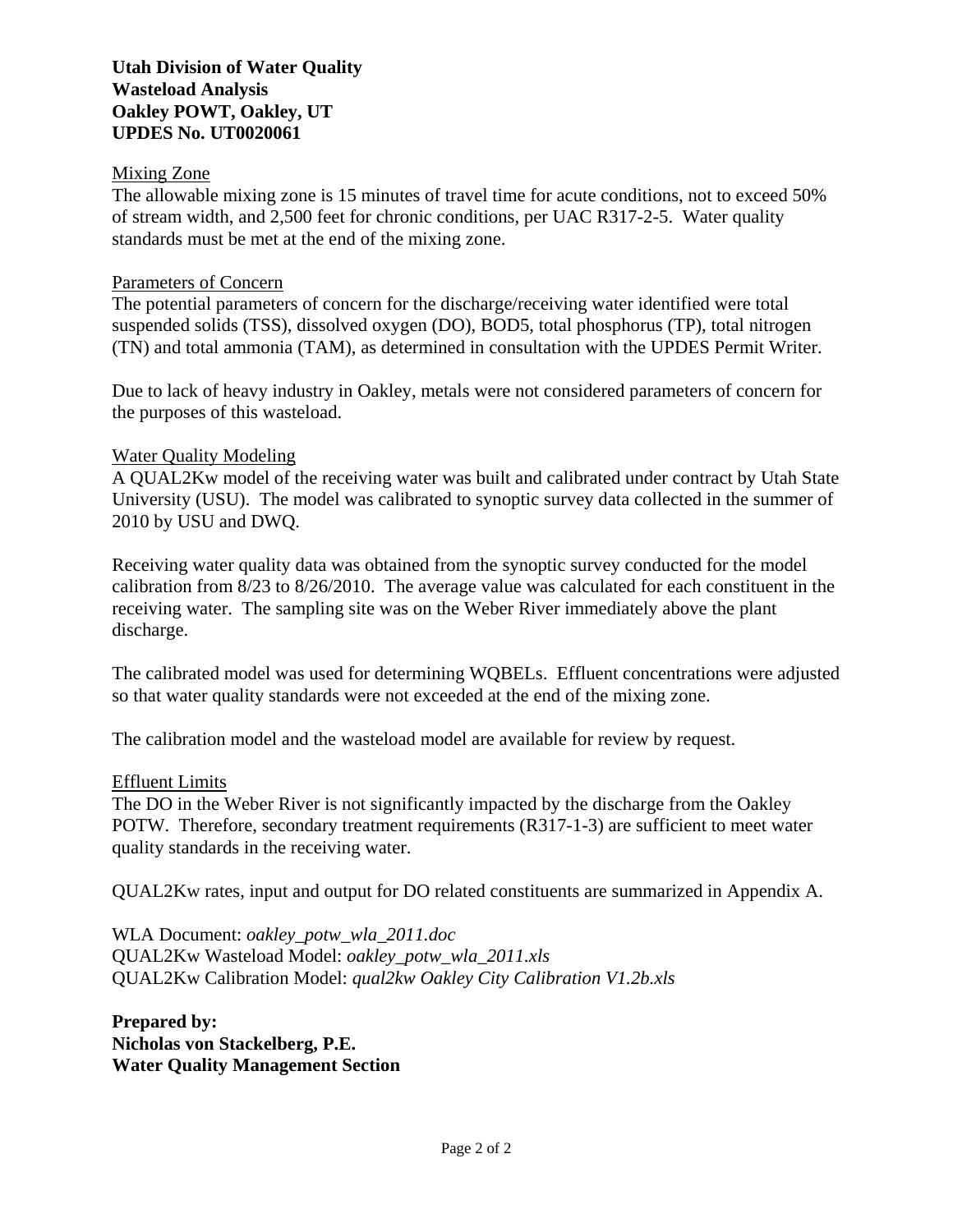### **WASTELOAD ANALYSIS [WLA] Date: 11/21/2011 Date: 11/21/2011 Appendix A: Dissolved Oxygen and Nutrients**

| Discharging Facility:<br><b>UPDES No:</b><br>Permit Flow [MGD]:          | Oakley WWTP<br>UT-0020061<br>0.25                                                                                                            |                   |
|--------------------------------------------------------------------------|----------------------------------------------------------------------------------------------------------------------------------------------|-------------------|
| <b>Receiving Water:</b><br>Stream Classification:<br>Stream Flows [cfs]: | <b>Weber River</b><br>1C. 2B. 3A. 4<br>35.20 Summer (July-Sept)<br>Fall (Oct-Dec)<br>Winter (Jan-Mar)<br>Spring (Apr-June)<br>$\blacksquare$ | Critical Low Flow |
| Acute River Width:<br>Chronic River Width:                               | 50.0%<br>100.0%                                                                                                                              |                   |

### **Modeling Information**

#### **Model Inputs**

 The following is upstream and discharge information that was utilized as inputs for the analysis. Dry washes are considered to have an upstream flow equal to the flow of the discharge.

### **Current Headwater/Upstream Information**

|        | 7Q10 Flow                | Temp.          | pН             | <b>Alkalinity</b> | Spec. Cond.              | <b>ISS</b>     |
|--------|--------------------------|----------------|----------------|-------------------|--------------------------|----------------|
|        | cfs                      | Deg. C         |                | mg/L              | umhos                    | mq/L           |
| Summer | 35.2                     | 0.0            | 0.0            | 111               |                          | 0.5            |
| Fall   | $\blacksquare$           | $\blacksquare$ | $\blacksquare$ | -                 | $\overline{\phantom{a}}$ | $\blacksquare$ |
| Winter | $\blacksquare$           | $\blacksquare$ | $\blacksquare$ | -                 | $\overline{\phantom{a}}$ | $\blacksquare$ |
| Spring | $\overline{\phantom{a}}$ | $\blacksquare$ | $\blacksquare$ |                   | $\,$                     | $\blacksquare$ |
|        |                          |                |                |                   |                          |                |

|        | T-NH4          | Org. N         | NO <sub>3</sub> | Org. P                   | Inorg. P                 |
|--------|----------------|----------------|-----------------|--------------------------|--------------------------|
|        | ma/L as N      | mg/L as N      | mg/L as N       | $mq/L$ as $P$            | mg/L as P                |
| Summer | 0.013          | 0.000          | 0.079           | 0.003                    | 0.004                    |
| Fall   | $\blacksquare$ |                |                 | $\,$                     | -                        |
| Winter | $\blacksquare$ | $\blacksquare$ | $\blacksquare$  | $\overline{\phantom{0}}$ | $\overline{\phantom{a}}$ |
| Spring | $\blacksquare$ | -              | $\blacksquare$  | -                        | $\overline{\phantom{a}}$ |

|        | Max. DO                  | Min. DO                  | <b>CBOD</b>    | <b>Detritus</b>          | Phytoplank                   |
|--------|--------------------------|--------------------------|----------------|--------------------------|------------------------------|
|        | mq/L                     | mq/L                     | mq/L           | mq/L                     | uq/L                         |
| Summer | 0.00                     | 0.00                     | 2.23           | 0.0                      | 2.0                          |
| Fall   | $\blacksquare$           | $\blacksquare$           | $\blacksquare$ | $\overline{\phantom{a}}$ | $\qquad \qquad \blacksquare$ |
| Winter | $\blacksquare$           | $\blacksquare$           | $\blacksquare$ | $\blacksquare$           | ۰                            |
| Spring | $\overline{\phantom{0}}$ | $\overline{\phantom{0}}$ | -              | $\blacksquare$           | -                            |

### **Projected Discharge Information**

|        | <b>Flow</b>    | Temp.                        | рH                       | <b>Alkalinity</b>        | <b>ISS</b>               |
|--------|----------------|------------------------------|--------------------------|--------------------------|--------------------------|
|        | <b>MGD</b>     | Deg. C                       |                          | mg/L                     | mg/L                     |
| Summer | 0.25           | 18.30                        | 7.85                     | 400                      | 2.0                      |
| Fall   | $\blacksquare$ | $\blacksquare$               | $\overline{\phantom{a}}$ | $\blacksquare$           | ٠                        |
| Winter | $\sim$         | $\blacksquare$               | $\blacksquare$           | $\blacksquare$           | $\blacksquare$           |
| Spring | $\blacksquare$ | $\qquad \qquad \blacksquare$ | $\,$                     | $\overline{\phantom{0}}$ | $\overline{\phantom{a}}$ |

 All model numerical inputs, intermediate calculations, outputs and graphs are available for discussion, inspection and copy at the Division of Water Quality.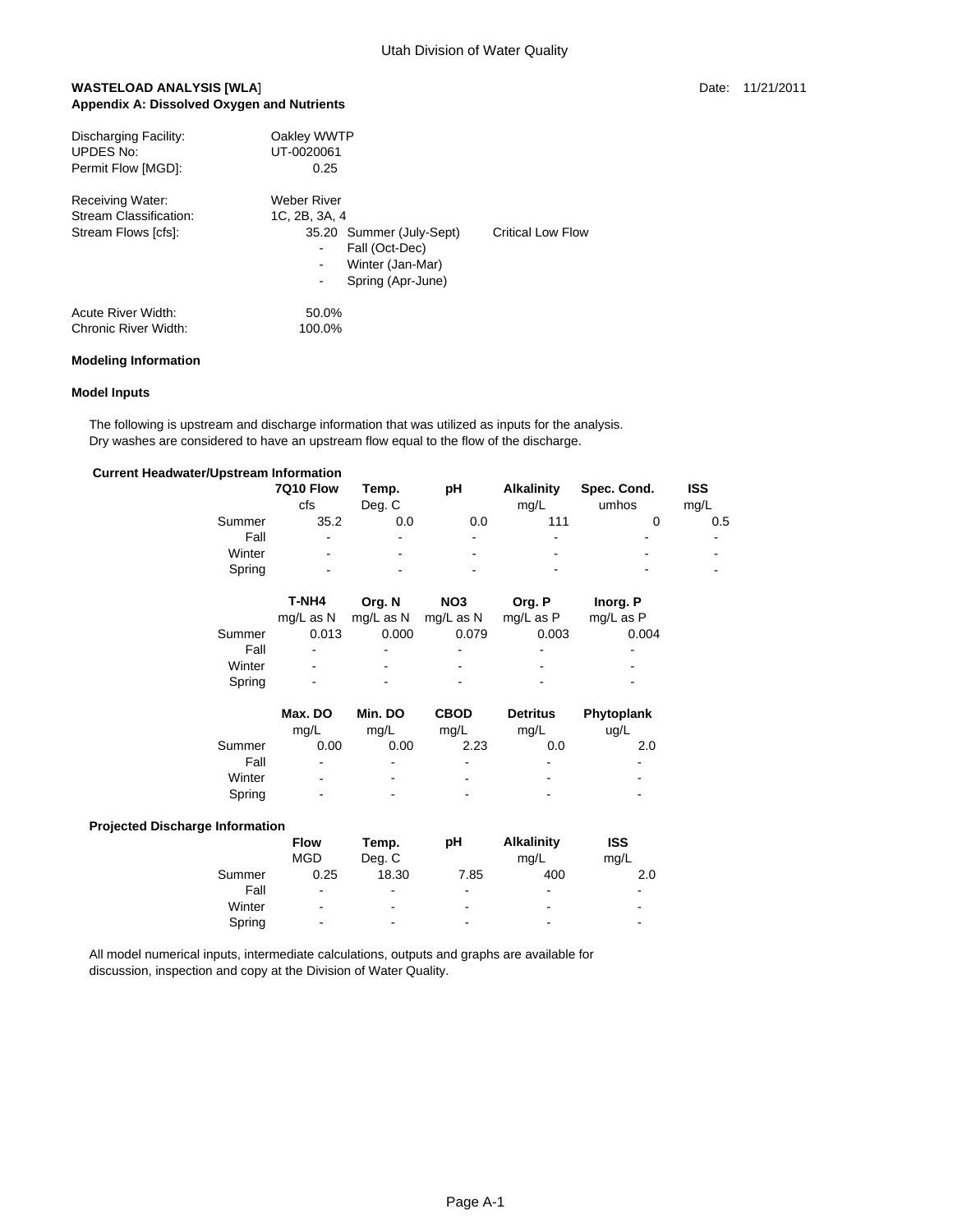### **Effluent Limitations**

 Current State water quality standards are required to be met under a variety of conditions including in-stream flows targeted to the 7-day, 10-year low flow (R317-2-9).

 Other conditions used in the modeling effort reflect the environmental conditions expected at low stream flows.

#### **Effluent Limitation for Biological Oxygen Demand (BOD5) based upon Water Quality Standards**

 In-stream criteria of downstream segments for Dissolved Oxygen will be met with an effluent BOD5 limitation as follows:

|        | Season Chronic | Acute |                    |
|--------|----------------|-------|--------------------|
| Summer | 25.0           |       | 35.0 mg/L as CBOD5 |
| Fall   | -              |       | mg/L as CBOD5      |
| Winter | ٠              |       | mg/L as CBOD5      |
| Spring |                |       | mg/L as CBOD5      |

 **Effluent Limitation for Dissolved Oxygen (DO) based upon Water Quality Standards** In-stream criteria of downstream segments for Dissolved Oxygen will be met with an effluent DO limitation as follows:

| Season | <b>Chronic</b> | Acute                    |      |
|--------|----------------|--------------------------|------|
| Summer | 5.0            | 5.0                      | mg/L |
| Fall   |                |                          | mg/L |
| Winter | -              | $\overline{\phantom{0}}$ | mg/L |
| Spring |                |                          | mg/L |

 **Standards Effluent Limitation for Total Nitrogen (TN) and Total Phosphorus based upon Water Quality**

 In-stream criteria of downstream segments for Dissolved Oxygen will be met with effluent TN and TP limitation as follows:

|               | <b>Total Nitrogen</b>        |                          | <b>Total Phosphorus</b>  |                        |
|---------------|------------------------------|--------------------------|--------------------------|------------------------|
| <b>Season</b> | Chronic                      | Acute                    | Chronic                  | Acute                  |
| Summer        | 10.850                       | 13.800                   | 1.300                    | 2.670 mg/L             |
| Fall          | $\overline{\phantom{a}}$     | $\blacksquare$           | $\blacksquare$           | mq/L<br>$\blacksquare$ |
| Winter        | $\qquad \qquad \blacksquare$ | $\blacksquare$           | $\sim$                   | mq/L<br>$\blacksquare$ |
| Spring        | -                            | $\overline{\phantom{0}}$ | $\overline{\phantom{0}}$ | ma/L<br>$\blacksquare$ |

#### **Effluent Limitation for Total Ammonia based upon Water Quality Standards**

 In-stream criteria of downstream segments for Total Ammonia will be met with an effluent limitation (expressed as Total Ammonia as N) as follows:

| <b>Organic Nitrogen</b> |                              | <b>Total Ammonia</b>         |                          |       |                 |
|-------------------------|------------------------------|------------------------------|--------------------------|-------|-----------------|
| <b>Season</b>           | <b>Chronic</b>               | Acute                        | <b>Chronic</b>           | Acute |                 |
| Summer                  | 5.700                        | 6.100                        | 1.450                    |       | 3.400 mg/L as N |
| Fall                    | $\blacksquare$               | $\blacksquare$               | $\overline{\phantom{a}}$ |       | mg/L as N       |
| Winter                  | $\qquad \qquad \blacksquare$ |                              | $\blacksquare$           |       | mg/L as N       |
| Spring                  | Max                          | $\qquad \qquad \blacksquare$ | Max                      |       | mg/L as N       |

#### **Summary Comments**

 The mathematical modeling and best professional judgement indicate that violations of receiving water beneficial uses with their associated water quality standards, including important down stream segments, will not occur for the evaluated parameters of concern as discussed above if the effluent limitations indicated above are met.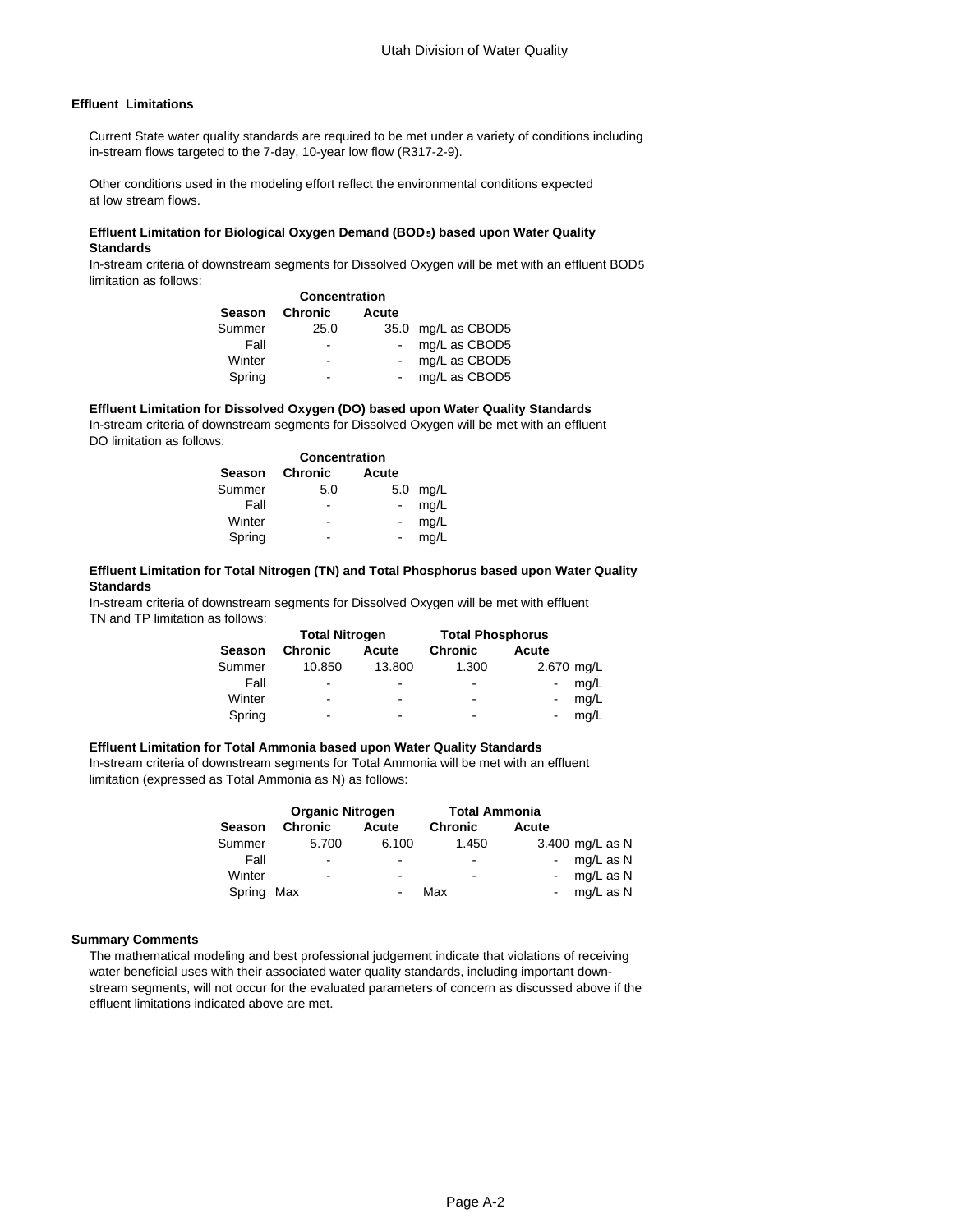### **Coefficients and Other Model Information**

| Parameter<br>Stoichiometry:                                                                                                                                                                                                                                                                                                                                                                                                                                                                                                                                | Value                                                                                                                                                        | <b>Units</b>                                                       |
|------------------------------------------------------------------------------------------------------------------------------------------------------------------------------------------------------------------------------------------------------------------------------------------------------------------------------------------------------------------------------------------------------------------------------------------------------------------------------------------------------------------------------------------------------------|--------------------------------------------------------------------------------------------------------------------------------------------------------------|--------------------------------------------------------------------|
| Carbon<br>Nitrogen<br>Phosphorus<br>Dry weight<br>Chlorophyll                                                                                                                                                                                                                                                                                                                                                                                                                                                                                              | 40<br>7.2<br>1<br>100<br>1                                                                                                                                   | gС<br>gN<br>gP<br>gD<br>gA                                         |
| Inorganic suspended solids:                                                                                                                                                                                                                                                                                                                                                                                                                                                                                                                                |                                                                                                                                                              |                                                                    |
| Settling velocity                                                                                                                                                                                                                                                                                                                                                                                                                                                                                                                                          | 0.001                                                                                                                                                        | m/d                                                                |
| Oxygen:                                                                                                                                                                                                                                                                                                                                                                                                                                                                                                                                                    |                                                                                                                                                              |                                                                    |
| Reaeration model<br>Temp correction<br>Reaeration wind effect<br>O <sub>2</sub> for carbon oxidation<br>O <sub>2</sub> for NH <sub>4</sub> nitrification<br>Oxygen inhib model CBOD oxidation<br>Oxygen inhib parameter CBOD oxidation<br>Oxygen inhib model nitrification<br>Oxygen inhib parameter nitrification<br>Oxygen enhance model denitrification<br>Oxygen enhance parameter denitrification<br>Oxygen inhib model phyto resp<br>Oxygen inhib parameter phyto resp<br>Oxygen enhance model bot alg resp<br>Oxygen enhance parameter bot alg resp | Internal<br>1.024<br>None<br>2.69<br>4.57<br>Exponential<br>0.60<br>Exponential<br>0.60<br>Exponential<br>0.60<br>Exponential<br>0.60<br>Exponential<br>0.60 | gO2/gC<br>gO2/gN<br>L/mgO2<br>L/mgO2<br>L/mgO2<br>L/mgO2<br>L/mgO2 |
| <b>Slow CBOD:</b>                                                                                                                                                                                                                                                                                                                                                                                                                                                                                                                                          |                                                                                                                                                              |                                                                    |
| Hydrolysis rate<br>Temp correction<br>Oxidation rate<br>Temp correction                                                                                                                                                                                                                                                                                                                                                                                                                                                                                    | 0<br>1.047<br>0.22265<br>1.047                                                                                                                               | /d<br>/d                                                           |
| Fast CBOD:                                                                                                                                                                                                                                                                                                                                                                                                                                                                                                                                                 |                                                                                                                                                              |                                                                    |
| Oxidation rate<br>Temp correction                                                                                                                                                                                                                                                                                                                                                                                                                                                                                                                          | 10<br>1.047                                                                                                                                                  | /d                                                                 |
| Organic N:                                                                                                                                                                                                                                                                                                                                                                                                                                                                                                                                                 |                                                                                                                                                              |                                                                    |
| Hydrolysis<br>Temp correction<br>Settling velocity                                                                                                                                                                                                                                                                                                                                                                                                                                                                                                         | 0.0810275<br>1.07<br>0.155642                                                                                                                                | /d<br>m/d                                                          |
| Ammonium:                                                                                                                                                                                                                                                                                                                                                                                                                                                                                                                                                  |                                                                                                                                                              |                                                                    |
| Nitrification<br>Temp correction                                                                                                                                                                                                                                                                                                                                                                                                                                                                                                                           | 3.483972<br>1.07                                                                                                                                             | /d                                                                 |
| Nitrate:<br>Denitrification<br>Temp correction<br>Sed denitrification transfer coeff<br>Temp correction                                                                                                                                                                                                                                                                                                                                                                                                                                                    | 0.902462<br>1.07<br>0.2395<br>1.07                                                                                                                           | /d<br>m/d                                                          |
| Organic P:                                                                                                                                                                                                                                                                                                                                                                                                                                                                                                                                                 |                                                                                                                                                              |                                                                    |
| Hydrolysis<br>Temp correction<br>Settling velocity                                                                                                                                                                                                                                                                                                                                                                                                                                                                                                         | 0.199205<br>1.07<br>0.165438                                                                                                                                 | /d<br>m/d                                                          |
| Inorganic P:                                                                                                                                                                                                                                                                                                                                                                                                                                                                                                                                               |                                                                                                                                                              |                                                                    |
| Settling velocity<br>Sed P oxygen attenuation half sat constant                                                                                                                                                                                                                                                                                                                                                                                                                                                                                            | 1.6467<br>0.8846                                                                                                                                             | m/d<br>mgO2/L                                                      |